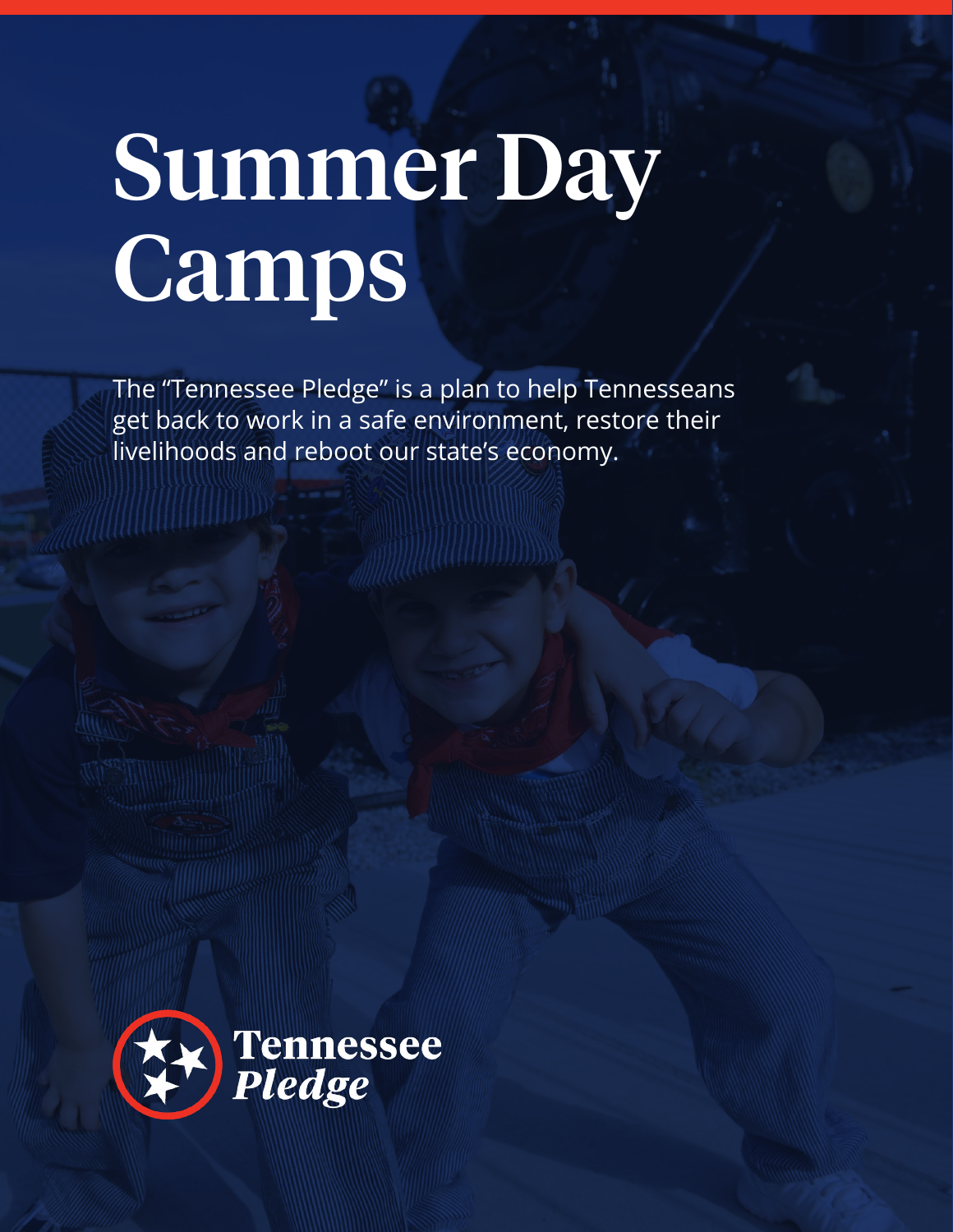

# Summer Day Camps

Now, as always, day camps and other childcare providers play a critical role in their communities. Each camp must make the decision whether to be open or closed, based on their unique situation and the needs in their community. At a minimum, however, camps seeking to operate during this time should refer the [decision tree](https://www.cdc.gov/coronavirus/2019-ncov/community/schools-childcare/Camps-Decision-Tree.pdf) published by the CDC to determine camp readiness for re-opening. In addition, camps should follow the guidelines discussed here.

These guidelines do not replace or supersede any requirements applicable to your business or licensed employees pursuant to law or regulation. Rather, these guidelines are intended as a supplement to assist with safely reopening and providing services due to COVID-19. These guidelines are subject to change.

Updates regarding safeguarding recommendations for overnight camps is forthcoming.

## Safeguarding Guidance

In addition to strict adherence to CDC guidelines, the State recommends summer camps put into place an assortment of measures to protect campers and staff, including:

### Employee Protection

- **Screen all staff reporting to work for COVID-19 symptoms** with the following questions:
	- Have you been in close contact with a confirmed case of COVID-19 in the past 14 days? (Note: does not apply to healthcare workers equipped with proper PPE)
	- Are you experiencing a cough, shortness of breath or sore throat?
	- Have you had a fever in the last 48 hours?
	- Have you had new loss of taste or smell?
	- Have you had vomiting or diarrhea in the last 24 hours?
- **Temperature screening staff:**
	- Best practice: employers to take staff temperatures onsite with a no-touch thermometer each day upon arrival at work
	- Minimum: temperatures can be taken before arriving. Normal temperature should not exceed 100.4 degrees Fahrenheit
- **Direct any staff who exhibits COVID-19 symptoms** (i.e., answers "yes" to any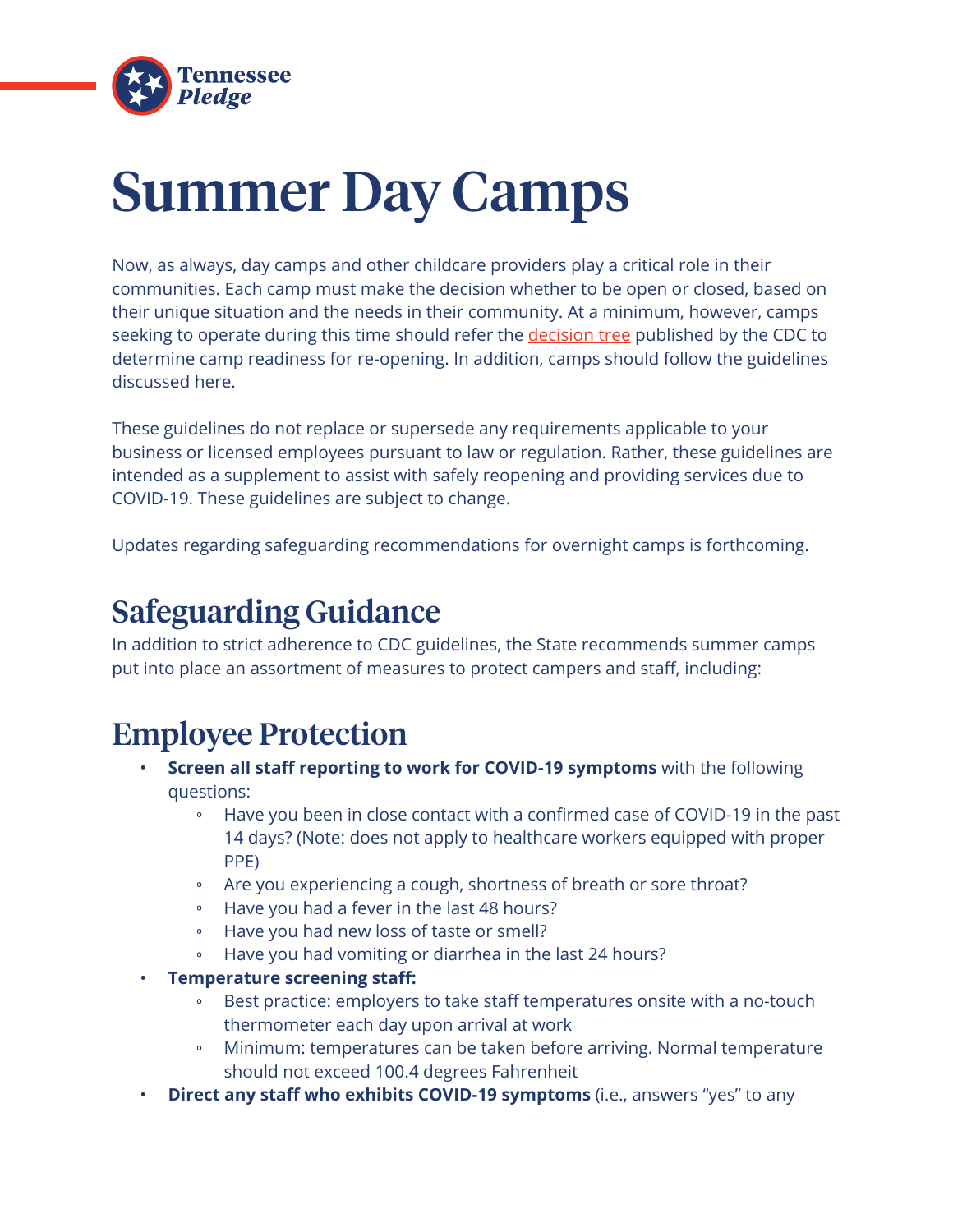

of the screening questions or who is running a fever) to leave the premises immediately and seek medical care and/or COVID-19 testing, per Tennessee Department of Health and [CDC guidelines.](https://www.cdc.gov/coronavirus/2019-ncov/community/guidance-small-business.html) Employers should maintain the confidentiality of employee health information.

- **All staff should stay home if feeling ill**, report any symptoms of illness to supervisor and require notification of COVID-19 positive case in employee's household. Employees who are particularly vulnerable to COVID-19 according to the CDC (e.g., due to age or severe underlying medical conditions) are encouraged to stay home
- **Staff should wear cloth face coverings** (not an N-95 or medical mask, which should be reserved for healthcare workers) while at work and in public to help protect against the spread of the virus as recommended by the CDC
- **Provide training for staff on personal protective equipment** based on CDC guidelines
- **Provide a sanitizing station** for staff such as a wash station with soap and running water and/or bottle of hand sanitizer
- **Practice recommended social distancing** to the greatest extent possible— **"Further is safer"**
- **Stagger shifts, breaks and meals**, in compliance with wage and hour laws and regulations, to maintain social distancing
- **Prohibit congregating in break rooms or common areas** and limit capacity of such areas to allow for safe social distancing minimum of 6 feet whenever possible
- **Staff should increase hygiene practices**—wash hands more frequently, avoid touching face, practice good respiratory etiquette when coughing or sneezing
- **Plan for potential COVID-19 cases**, and work with local health department officials when needed (e.g., monitor and trace COVID-19 cases, deep clean facilities)
- **Covered employers and employees should be aware of the provisions of the federal Families First Coronavirus Response Act**, which allows for paid sick leave or expanded family and medical leave for specified reasons, such as for selfquarantining or seeking a medical diagnosis for COVID-19 symptoms
- **Prepare for absence of critical staff** by developing a roster of qualified individuals who can fill in if staff members are absent due to COVID-19 or other circumstances
- **Post extensive signage on health policies**, including the following documents, in the camp to help educate staff, families, and campers on COVID-19 best practices:
	- [CDC guidance to stop the spread of germs](https://www.cdc.gov/coronavirus/2019-ncov/downloads/stop-the-spread-of-germs.pdf)
	- [CDC guidance on COVID-19 symptoms](https://www.cdc.gov/coronavirus/2019-ncov/downloads/COVID19-symptoms.pdf)

#### Consumer Protection

• **Screen campers for illness upon arrival to camp each day:**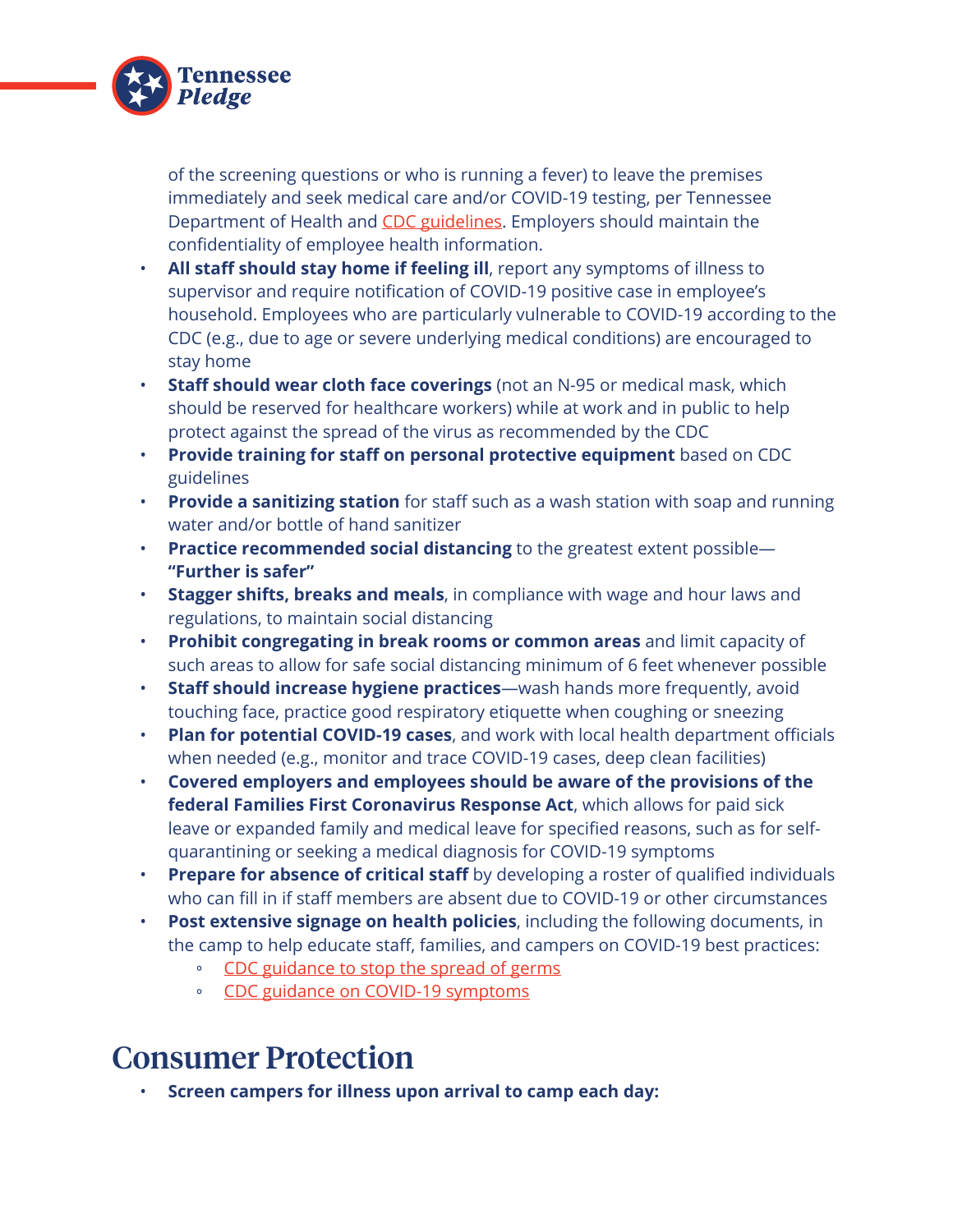

- Temperature checks for every camper. Campers with temperatures above 100.4 degrees Fahrenheit should not be permitted on premise
- Question campers and/or their guardian regarding COVID-19 symptoms
	- Have you been in close contact with a confirmed case of COVID-19 in the past 14 days?
	- Are you experiencing a cough, shortness of breath, or sore throat?
	- Have you had a fever in the last 48 hours?
	- Have you had vomiting or diarrhea in the last 24 hours?
- **Limit Group Sizes and Mixing:** Cohort campers in small groups of ten or fewer campers and schedule those small groups to do activities and eat meals together. Limit congregation and mixing between cohorts. Groupings should include, to the extent possible, the same children each day to minimize potential exposure. Limit the mixing of camper groups, by staggering special activities for example. Clean or disinfect equipment between groups, when possible.
- **Campers should be encouraged to wear cloth face coverings** if age and developmentally appropriate. Do not place cloth face covering on children under 2 years of age or on children who cannot place and remove their face covering without assistance. Do not place cloth face coverings on children who are sleeping. If placement of the cloth face covering is not tolerated by the child, or if its use results in increased touching of the eyes and face, allow the child to participate in camp without the use of a face covering
- **Hold small group trainings and demonstrations** on behaviors and precautions campers should abide by to prevent the spread of COVID-19. Review social distancing rules with campers at the beginning of each day and remind them, as necessary, throughout the day
- **Post signs encouraging social distancing** (visible to campers and staff)
- **Review respiratory etiquette** for coughing, sneezing, and nose blowing and remind campers to wash hands
- **Require that campers wash or sanitize their hands** upon arriving at and leaving camp each day, as well as after using the bathroom and before eating
- **Encourage campers to maintain distancing** from one another, where feasible
- **Keep doors and windows open** when indoors to improve ventilation, where possible and when fire code compliance and security may be maintained
- **Clean camper work/project areas** and other hard surfaces campers come in contact with using disinfecting wipes before and after each use. Limit moving back and forth between work stations unless proper cleaning can be performed
- **All shared items and equipment** should be properly cleaned and disinfected between use, according to CDC guidelines on sanitization
- **Encourage that persons more vulnerable or at-risk** for COVID-19 as identified by the [CDC—](https://www.cdc.gov/coronavirus/2019-ncov/need-extra-precautions/index.html)including those who have underlying medical conditions—take extra precaution or refrain from attending camp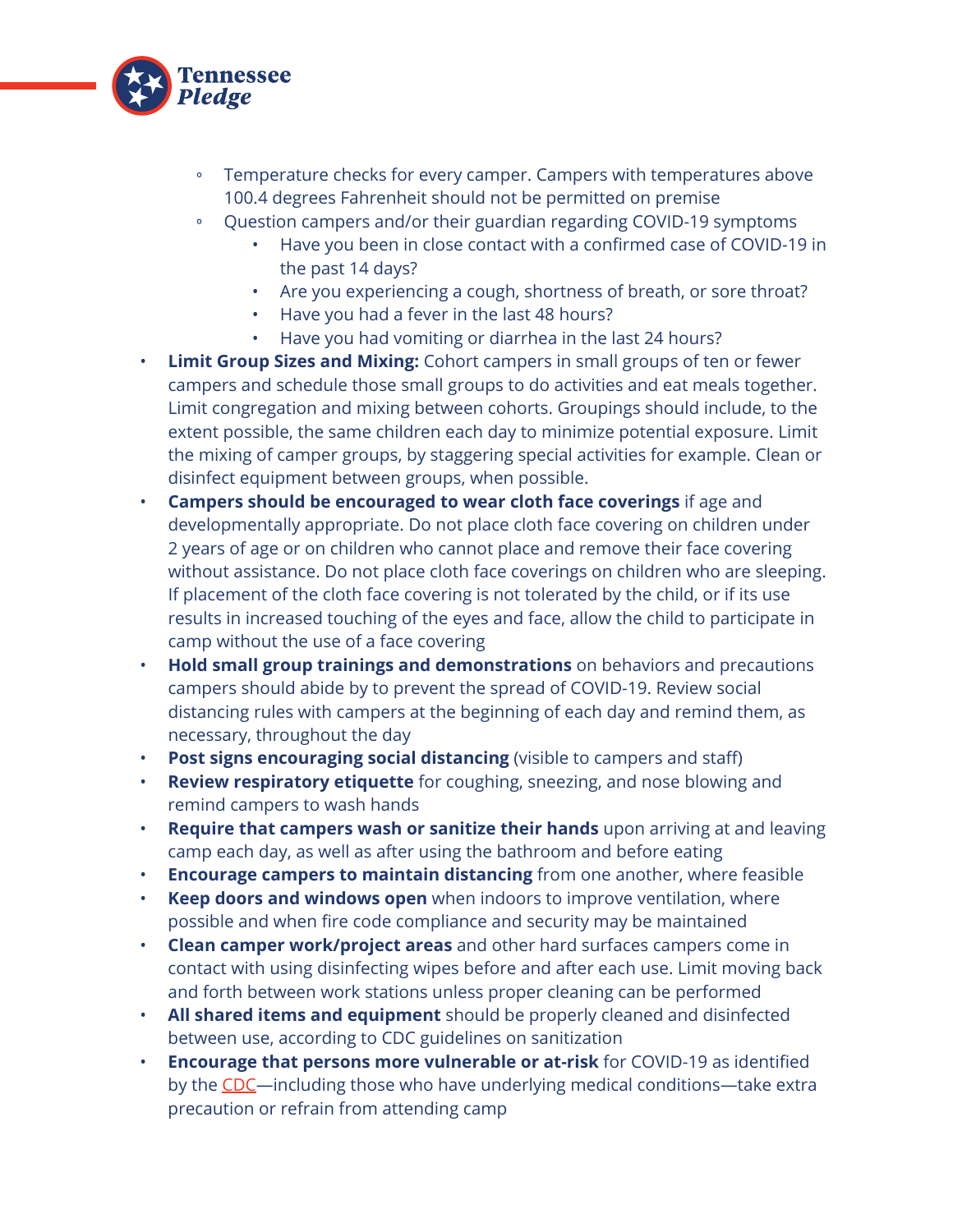

• **Research and the CDC suggests that activities like singing or using a projected voice** may project respiratory droplets in greater quantity and over greater distance, increasing the risk of COVID-19 transmission, particularly with prolonged exposure. Therefore, **any singing activities should take place outdoors and campers should maintain at least 15 feet of separation—and more if possible—between each other**

#### Business Process Adaptations

- **For now, hold camp sessions for day campers only.** Because of the higher risk posed by overnight camps, it is strongly recommended that overnight camp sessions not be held for the time being. Updates regarding safeguarding recommendations for overnight camps is forthcoming
- **Limit non-essential persons in the facility.** Restrict non-essential visitors and volunteers to reduce possible COVID-19 exposure. Providers should prohibit persons from the facility with the exceptions of:
	- Facility staff
	- Persons with a legal authority to enter, including law enforcement officers, childcare licensing staff, and Child Protective Services staff
	- Professionals providing services to children
	- Children enrolled at the facility
	- Parents or legal guardians who have children enrolled and present at the facility
- **Communicate expectations to families** in advance of the start of camp to ensure that families have time to ask and receive answers to questions and talk with their children about camp rules and expectations
- **Pick-up and drop-off protocols:** Pick-up and drop-off should occur outside the facility, unless it is determined that there is a legitimate need for the parent to enter a facility. Hand hygiene stations should be set up at the entrance of the facility, with supervised use. Consider staggering arrival and drop off times and/or have staff come outside the facility to pick up the children as they arrive. Mitigate exposure by implementing social distancing guidelines and modify scheduling
- **Staff should conduct regular (i.e., at least every 2 hours) disinfecting of hightouch surfaces**, equipment and common areas of the facility using disinfectant cleaning supplies according to [CDC guidelines](https://www.cdc.gov/coronavirus/2019-ncov/community/disinfecting-building-facility.html) and applicable licensing agencies
- **If a camper or staff member has a confirmed case of COVID-19:**
	- Close off areas used by the person who is sick. Open outside doors and windows to increase air circulation in the areas.
	- Wait up to 24 hours or as long as possible before you clean or disinfect to allow respiratory droplets to settle before cleaning and disinfecting.